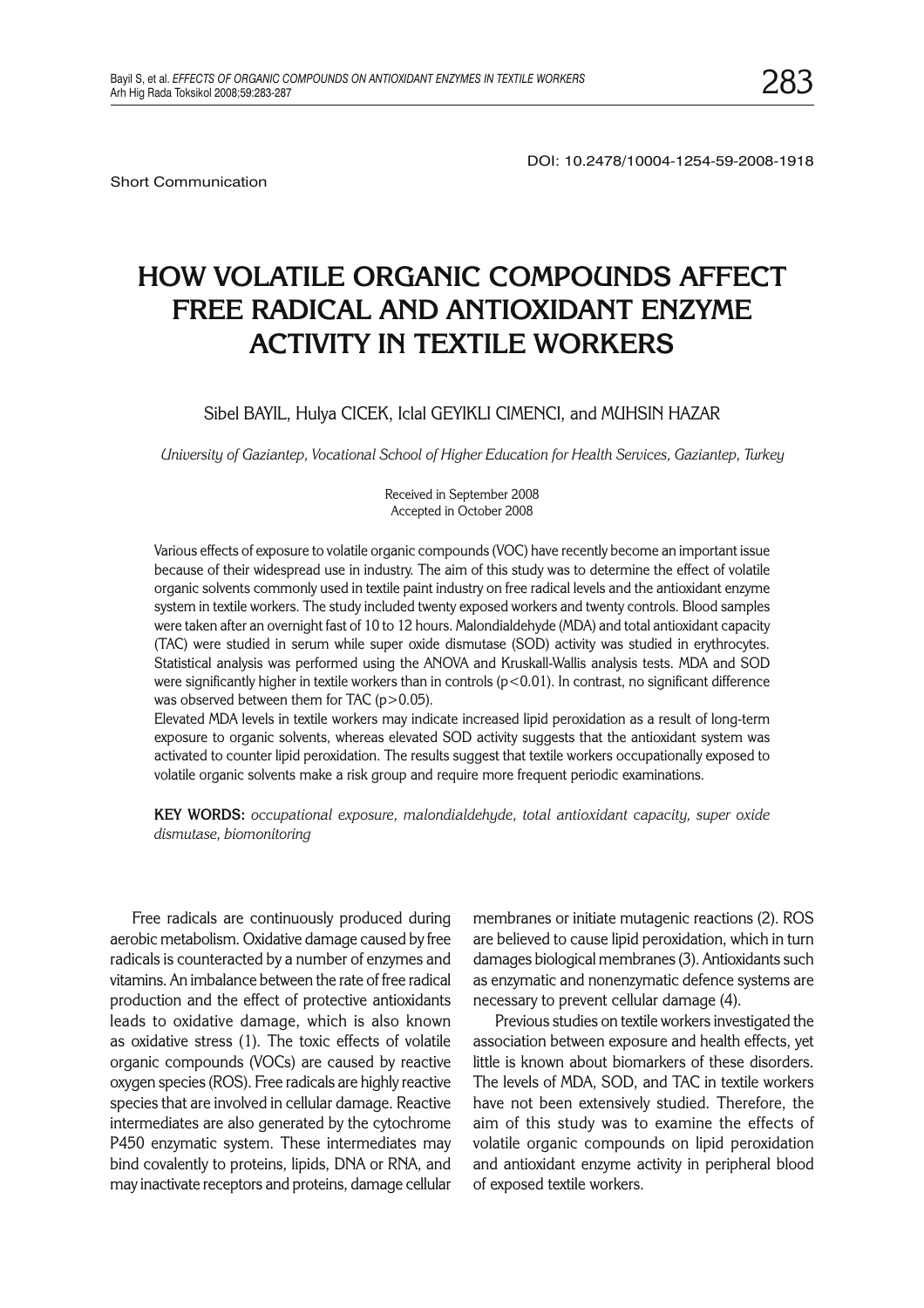# MATERIALS AND METHODS

#### *Subjects*

The exposed group included twenty male textile workers, and twenty healthy, male, age-matching subjects were taken as controls (Table 1). All the workers were asked to answer a questionnaire that included questions about age, smoking habit, health, working years as a textile worker, and the use of protective gloves and personal respiratory equipment at work. There were 9 smokers 11 non-smokers at both group. The study was explained to workers and take permission from local ethics committee. Blood samples were taken from each subject after 10 to12 hours of fasting using vacutainers. After collection, the samples were coded and transported to the laboratory for testing. Sera were separated and used without any treatment. Erythrocytes were washed with a 0.9 % NaCl solution and centrifuged for 10 min. Washing was repeated three times. After complete lysis, cellular particles were removed by centrifugation and the haemolysate was used to determine SOD activity.

#### *Measurement of MDA levels*

Serum lipid peroxide levels were determined by measuring malondialdehyde, which is an end-product of lipid peroxidation. We used the spectrophotometric method described by Jain (7). The color intensity of the complex obtained by the reaction of MDA and thiobarbituric acid is proportional to the concentration of MDA, and was determined at 532 nm. The concentration of MDA is expressed as nanomole of MDA per millilitre of serum.

## *Measurement of erythrocyte SOD activity*

The activity of superoxide dismutase was measured using the RANSOD kit (Randox Laboratories Ltd., UK). The role of superoxide dismutase is to accelerate the dismutation of the toxic superoxide radical  $\mathrm{O}_2^{\cdot}$ to hydrogen peroxide and molecular oxygen. This method employs xanthine and xanthine oxidase (XOD) to generate superoxide radicals which react with 2- (4-iodophenyl)-3-(4-nitrophenol)-5-phenyltetrazolium chloride to form a red formazan dye.

Superoxide dismutase activity is then measured by the degree of inhibition at 505 nm. Haemoglobin was measured using an automatic whole blood counter. The results were expressed as SOD activity per gram of haemoglobin.

#### *Measurement of total antioxidant capacity*

Total antioxidant capacity was measured by the reaction of antioxidants in the sample with a defined amount of added hydrogen peroxide ( $\rm H_2O_2$ ) following the standardised procedure (enzyme-labelled test). Antioxidants in the sample eliminate a certain amount of added hydrogen peroxide. The residual  $\rm H_2O_2$  is determined colourimetrically through enzyme reaction which involves the conversion of TMB to a coloured product. After addition of a stop solution, the samples were measured at 450 nm in a microtitre plate reader. The difference between the applied and measured peroxide concentration in a defined time period is proportional to the reactivity of the antioxidants in the sample (antioxidant capacity).

## *Statistical analysis*

Means and standard deviation were calculated for each parameter and the statistical analysis performed using SPPSS version 10.00 and Microsoft Excel. We used the Kruskall-Wallis variance test and set the value of p<0.05 as statistically significant.

# RESULTS AND DISCUSSION

None of the textile workers in this study used gloves and/or protective respiratory equipment. All workers had at least five years of working experience in this occupation. Nine were smokers and 11 non-smokers in both the exposed and control group (Table 1). The MDA level was significantly higher in textile workers than in controls  $(p<0.01)$  and so was the SOD activity (p<0.01). However, no statistical difference was observed between textile and control group in TAC  $(p>0.05)$  (Table 2). Our data indicate that smoking is not a confounder for the association between solvent exposure and changes in blood parameters.

Elevated MDA levels in the textile group may indicate an increased lipid peroxidation as a consequence of long-term occupational exposure to organic solvents. Higher SOD activity in the textile group compared to controls suggests that the antioxidant system is activated to counter lipid peroxidation.

Organic solvents are a chemical class of compounds that are used routinely in industries. They share a common structure (at least one carbon and one hydrogen), low molecular weight, lipophilicity, and volatility, and they exist in liquid form at room temperature (5) at which they readily evaporate. After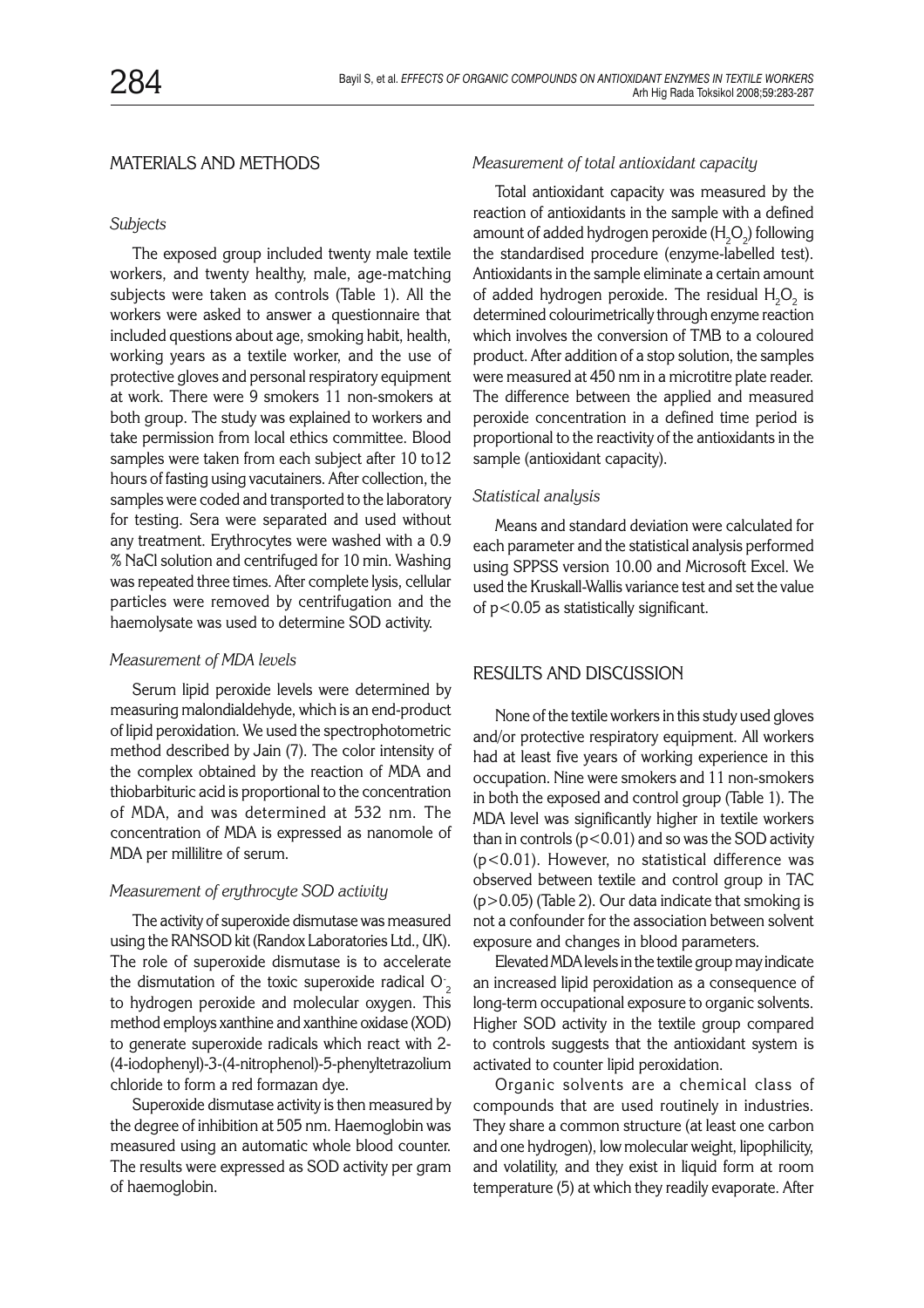| Parameter                   | <b>Textile workers</b><br>$(n=20)$ | <b>Controls</b><br>$(n=20)$ | p     |
|-----------------------------|------------------------------------|-----------------------------|-------|
| Age / year                  | $31.75 \pm 2.12$                   | $31.35 \pm 3.12$            | >0.05 |
| Height / $m$                | $1.697 \pm 6.06$                   | $1.77 \pm 6.92$             | >0.05 |
| Weight / kg                 | $69.5 \pm 9.95$                    | $80.05 \pm 11.93$           | >0.05 |
| Smoking / year              | 10±5.97                            | $9.88 \pm 6.25$             | >0.05 |
| Cigarettes per day / number | $18.57 \pm 3.77$                   | $21.87 \pm 7.52$            | >0.05 |
| Working years / number      | $8.27 \pm 3.87$                    |                             |       |
| Smokers/Non-smokers         | 9/11                               | 9/11                        |       |

**Table 1** *Characteristics of the groups studied*

*Data are presented as mean ± SD*

**Table 2** *MDA, SOD, and TAC in textile workers and controls*

| Parameter                                    | <b>Textile Group</b><br>$(n=20)$ | <b>Control Group</b><br>$(n=20)$ | D      |
|----------------------------------------------|----------------------------------|----------------------------------|--------|
| $MDAa$ /nmol mL <sup>-1</sup>                | $4.35 \pm 0.46$                  | $1.52 \pm 0.45$                  | < 0.01 |
| $SOD^b / U g^{-1} Hb$                        | $1234.18 \pm 26.39$              | $1045.19 \pm 14.75$              | < 0.01 |
| TAC <sup>a</sup> / $\mu$ mol L <sup>-1</sup> | $280.18 \pm 50.84$               | $244.72 + 57.11$                 | >0.05  |

*Data are presented as mean ± SD*

*<sup>a</sup> In serum*

*<sup>b</sup> In erythrocyte*

being inhaled, they rapidly pass from the alveoli into the blood. The liver is the site of most solvent metabolism, specifically via the cytochrome P450 mixed function oxidase system, which varies in individuals by ethnicity and age. Cytochrome P450 was shown to yield very high levels of reactive oxygen species (7). Few studies have evaluated the production of reactive oxygen intermediates by human microsomes or the influence of cytochrome P450 in particular. Experiments were carried out to evaluate the ability of CYP1A1, 1A2, 2B6, and 3A4 to consume NADPH, reduce iron, and catalyse production of reactive oxygen species. CYP3A4 is present in high amounts in human liver microsomes and is catalyses the formation of reactive oxygen species; this contribution in the overall ability of human liver microsomes to generate active oxygen species may be very important (8).

ROS-induced lipid peroxidation is an oxidative process associated with membrane lipid destruction. MDA is formed as its end product. SOD is an enzyme extensively used as indicator of oxidative stress. It is the first step of the defence system against oxidative stress, and catalyses the dismutation of superoxide anions (O<sub>2</sub>) into hydrogen peroxide (H<sub>2</sub>O<sub>2</sub>). H<sub>2</sub>O<sub>2</sub> is one of the most active oxygen species (9).

A significant increase in SOD activity in erythrocytes in our study may have occurred in order to neutralise the excess superoxide anions caused by volatile organic compounds such as benzene, toluene, and thinners. In addition, benzene metabolites are known to produce oxidised species and reactive oxygen (10). Furthermore, inhibition of benzene metabolism by toluene increases the production of reactive oxygen, which in turn increases the activity of SOD in order to convert it into  ${\sf H}_2{\sf O}_2$ . To our knowledge no similar study has examined the effect of antioxidant enzymes and free radicals in exposed textile workers. Halifeo lu et al. found increased MDA and SOD activity in workers occupationally exposed to paint thinners (11). Increased SOD activity was reported in adolescents with inhalant abuse (12).

The antioxidant system has many components. Antioxidant capacity may give more relevant biological information than measurements of individual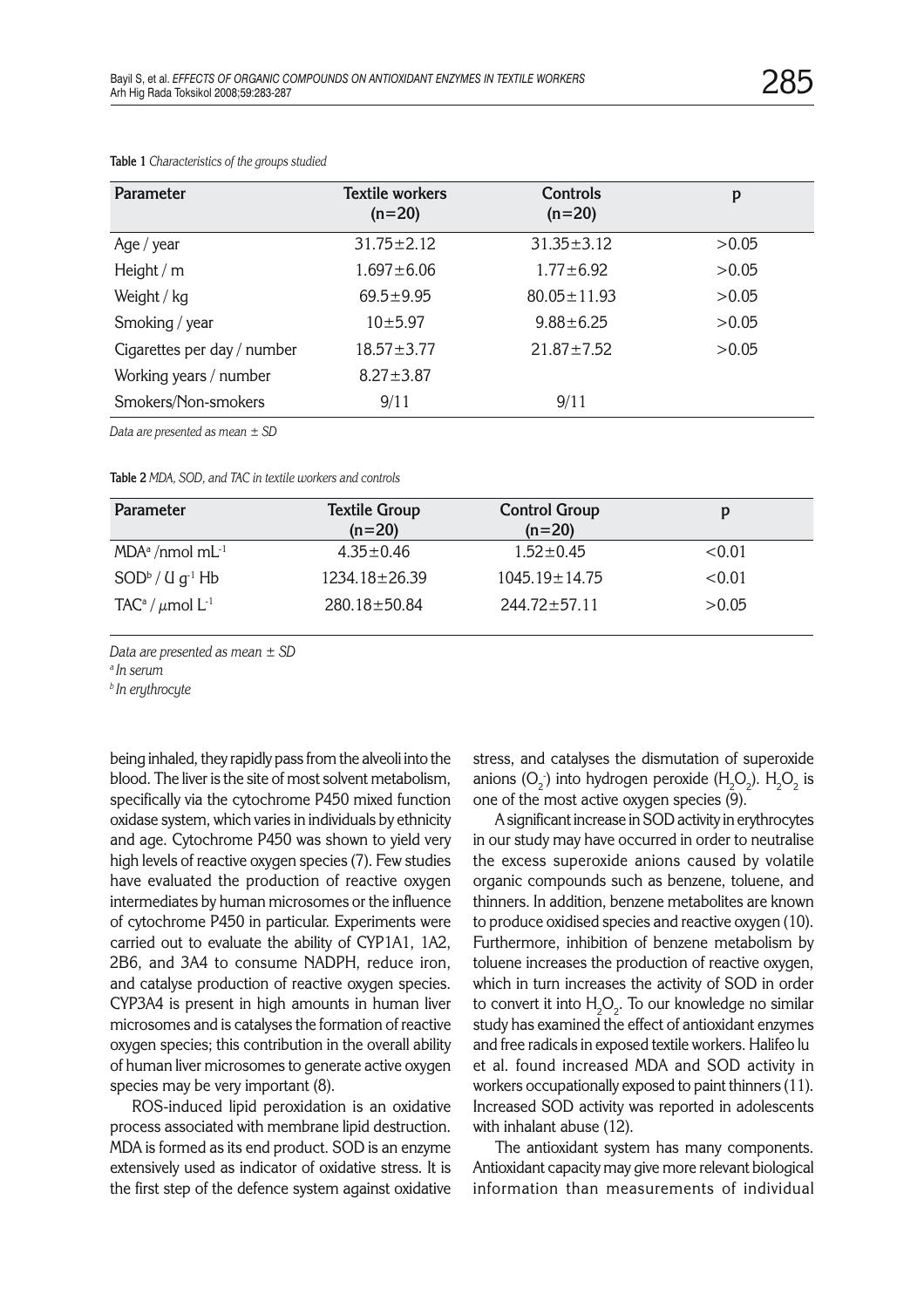components, as it includes the cumulative effect of all antioxidants present in plasma and body fluids (13). As the results of this study did not reveal statistically significant differences in TAC between the textile workers and controls, it is possible that many mechanisms synergistically counteract oxidative damage, but it remains to be investigated in a much larger population. Based on the results obtained in this study we can conclude that textile workers occupationally exposed to volatile organic solvents represent a risk group, and require more frequent periodic examinations. It would also be reasonable for these workers to take antioxidant supplements with their regular diet and to use personal protective equipment at work (at least protective gloves and respiratory protection).

# **REFERENCES**

- 1. Halliwell B, Gutterıdge JMC. Free radicals in biology and medicine. Oxford: Clarendon Press; 1989.
- 2. Cassitto MG. Organic solvents and the nervous system. In: De Wolffe FA, editor. Handbook of clinical neurology. Intoxications of the nervous system. Part I. Vol 20. Amsterdam: Elsevier Science; 1994.
- 3. Carabez A, Sandoval F, Plama L. Ultrastructural changes of tissues produced by inhalation of thinner in rats. Microsc Res Technol 1998;40:56-62.
- 4. Gutteridge JM. Lipid peroxidation and antioxidants as biomarkers of tissue damage. Clin Chem 1995;41:1819- 28.
- 5. Riise T, Moen BE, Kyvik KR. Organic solvents and the risk of multiple sclerosis. Epidemiology 2002;13:718- 20.
- 6. Rutchik JS, Wittman RI. Neurologic issues with solvents. Clin Occup Environ Med 2004; 4:621-56.
- 7. Jain SK. Evidence for membrane lipid peroxidation during the *in vivo* aging of human erythrocytes. Biochim Biophys Acta 1988;937:205-10.
- 8. Susana P, Arthur IC. Production of reactive oxygen species by microsomes enriched in specific human cytochrome P450 enzymes. Free Rad Biol Med 1998;24:1324-30.
- 9. Jain SK. The accumulation of malonyldialdehyde, a product of fatty acid peroxidation, can disturb aminophospholipid organization in the membrane bilayer of human erythrocytes. J Biol Chem 1984;259:3391-4.
- 10. Snyder R, Hedli CC. An overview of benzene metabolism. Environ Health Perspect 1996;104:1165- 71.
- 11. Halifeoğlu I, Canatan H, Üstündağ B, Inanç N. Effect of thinner inhalation on lipid peroxidation and some antioxidant enzymes of people working with paint thinner. Cell Biochem Funct 2000;18:263-7.
- 12. Dündaröz R, Türkbay T, Akay C, Sarıcı Ü, Aydın A, Denli M, Gökçay E. Antioxidant enzymes and lipid peroxidation in adolescents with inhalant abuse. Turk J Pediatr 2003;45:43-5.
- 13. Huang D, Ou B, Prior RL. The chemistry behind antioxidant capacity assays. J Agric Food Chem 2005;53:1841-56.